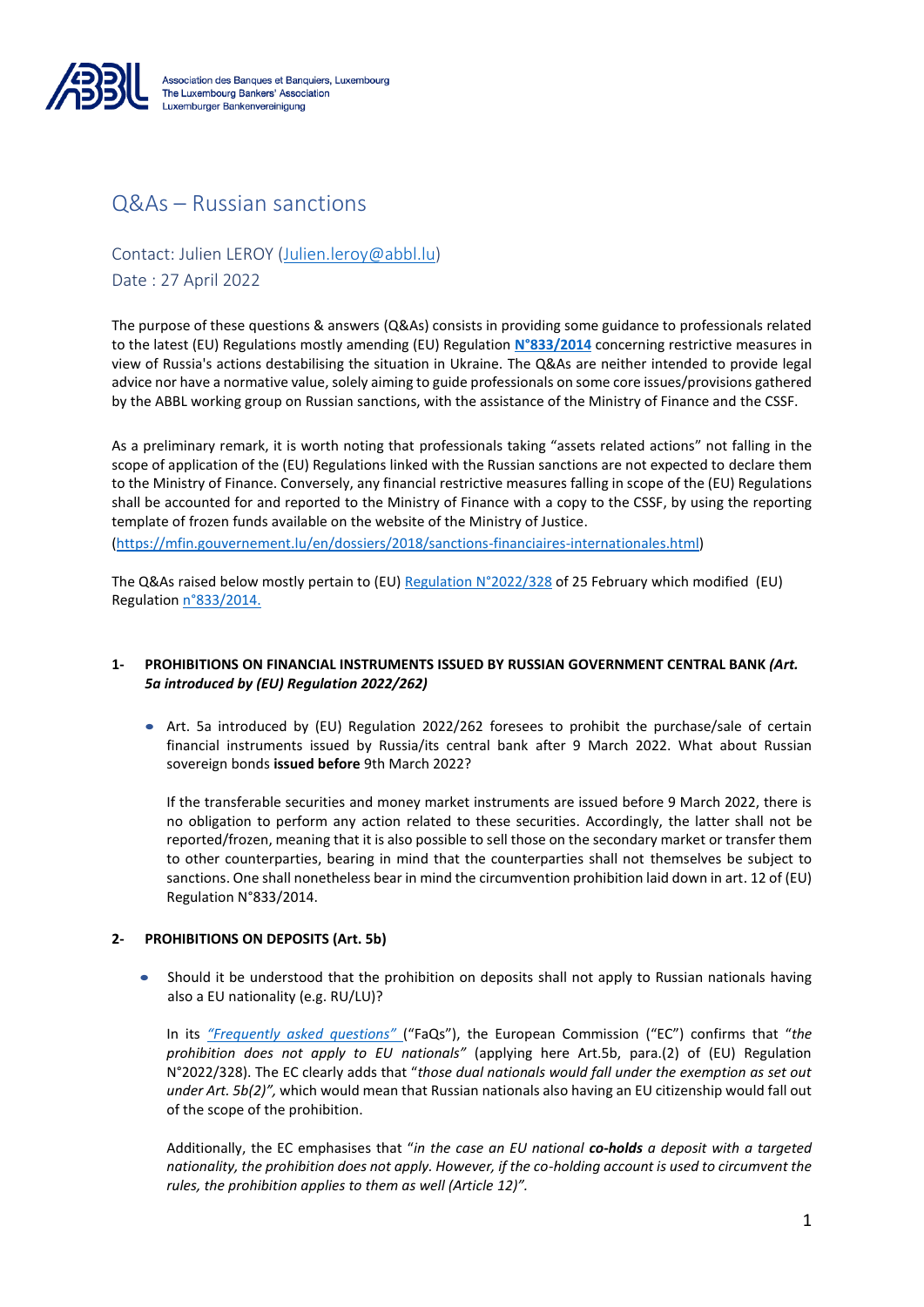

Is it mandatory to be in possession of a valid residence permit to apply the exception as per Art.5b, para.(2) of (EU) Regulation N°2022/328)?

Shall a professional not be in possession of a valid residence permit to apply the exception, s/he shall seek guidance both from the CSSF as well as the Ministry of Finance, having duly noted that the professional should firstly seek to clarify the matter with the client concerned (*ask for the residence permit*).

• How is the EUR 100 000 to be understood, is it a **cumulated one or one-off threshold**?

The threshold is not to be understood by account held, but overall, by credit institution (i.e., cumulated threshold). This means that if a Russian national/natural person residing in Russia, falling in the scope of the (EU) Regulation, has two accounts with a total value of EUR 80 000, s/he will only be entitled to deposit EUR 20 000 on top of the aggregate value of both accounts to not fall in the scope of application. The EC likewise affirms that "*the total value should take into account all deposits, irrespective of the currency in which they are denominated*".

The EC further explains that "*as regards existing deposits, if a Russian national or natural person residing in Russia had more than EUR 100 000 in a deposit on the day of entry into force of the amended Regulation (26 February 2022), the relevant deposit is grandfathered. This means that the Russian national or natural person residing in Russia is entitled to keep the money and do whatever it wants (e.g., withdraw, leave in the account), but it cannot increase the balance in a way that would exceed EUR 100 000*".

• Does the deposits' prohibition only concern current accounts or **are securities' accounts to be here also considered**?

In light of the definition of deposits provided for in Art. 1, point k) of (EU) Regulation  $N^{\circ}2022/328$ , securities accounts do not fall within the scope of application of Art. 5b re. the deposits' prohibition. This is also true for precious metals.

Professionals must nevertheless pay due attention on the circumstances surrounding transfers of financial instruments, hence apply a prudent approach in this regard, bearing in mind the investment/risk profile of their clients.

• Quid in case of **sale of securities accounts** hold by Russian citizens whose "cash" value would exceed the EUR 100.000 limit?

The EC comments on the cash flows resulting from transactions (linked or not linked to financial instruments as defined in Annex I to Directive 2014/65 EU), stating that "*if the transaction (…) results in a positive cash flow, and thereby becomes a deposit as defined under Article 1(k), into an account held by a Russian nationals or natural persons residing in Russia, or legal persons, entities or bodies established in Russia, this would fall within the prohibition and is prohibited".*

• Banks may receive sums following the **payment of dividends, coupons/other remuneration** of financial instruments re. their customers' accounts, without being able to oppose them. What should banks do with the funds received?

The EC says<sup>1</sup> that "*the payment of interest or dividend should (…) not be accepted" if* the EUR 100 000 limit is already exceeded. **"***Where and how the interest or dividend payment should be made to, would need to be decided by the parties involved***".**

*<sup>1</sup> See point 27 of the EC FAQs re. Deposits (as at 26 April 2022)*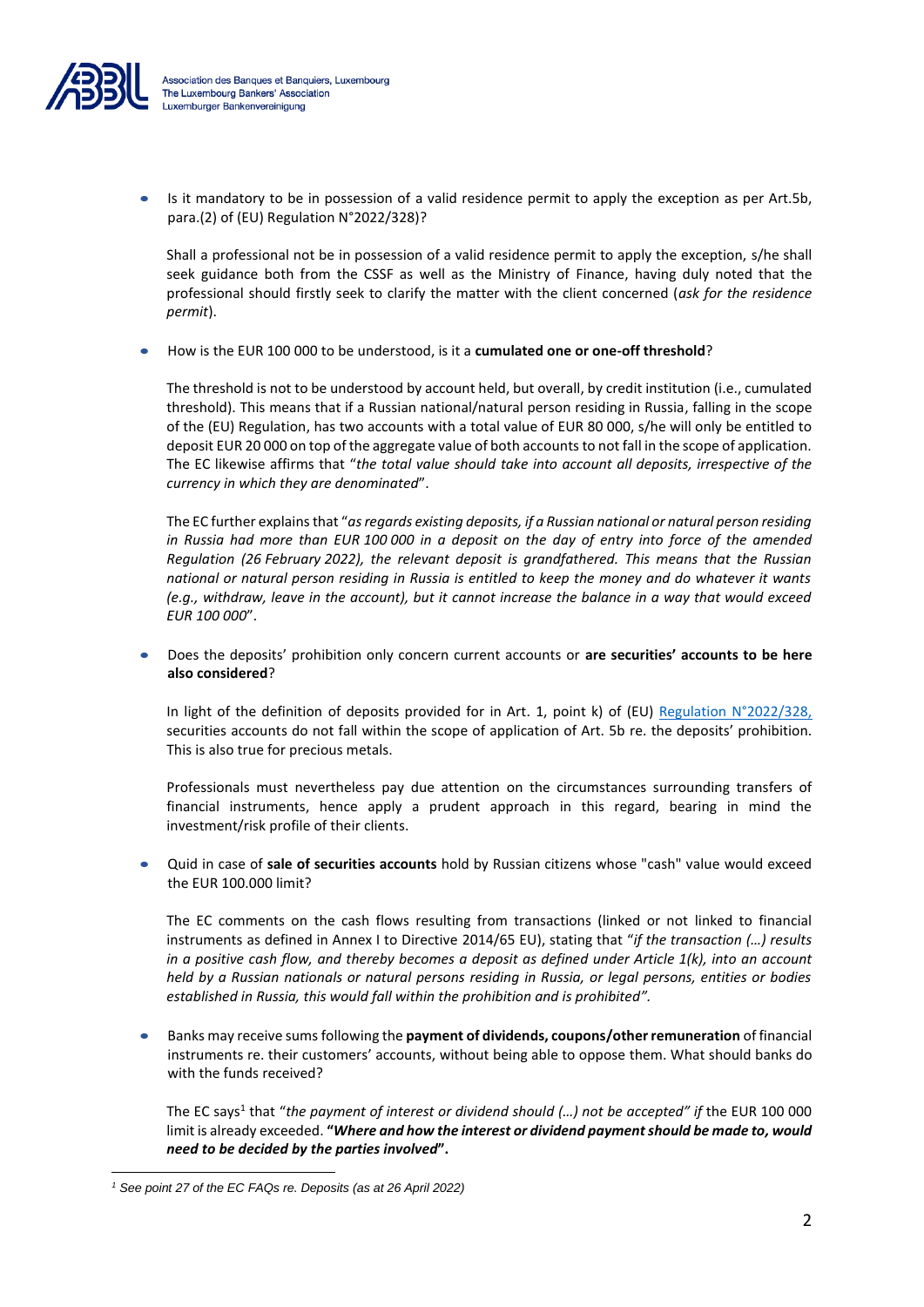

Additionally, the EC states<sup>2</sup> "Council Regulation (EU) No 833/2014 prohibits the acceptance of deposits, *but does not prescribe how credit institutions should do this. This will be left to the individual institution to decide, possibly in dialogue with the relevant customer."*

• Would a **wire transfer** amounting to EUR 100 000 (made by persons est./residing in Russia) fall into the scope of application of Art. 5b, hence not be accepted?

Yes, given the definition of deposits in Art. 1, point k) of (EU) [Regulation N°2022/328.](https://eur-lex.europa.eu/legal-content/EN/TXT/PDF/?uri=CELEX:32022R0328&from=EN)

• What about incoming payments made to a Luxembourg commercial company by a client company established in Russia?

Unless the incoming payment stems from a sanctioned legal entity, the payment shall proceed to the Luxembourg entity. It is indeed not the purpose of (EU) Regulation N°833/2014 to sanction a company established in Luxembourg. The cash shall be deposited in the bank account of the Luxembourg company (not of the Russian company).

• Can a bank accept funds in the accounts of customers concerned by the deposit restrictions, if these new funds are exclusively intended for the **repayment of loans** granted by the bank or intended to increase the collateral to secure the loan?

The aim of the transaction here is not related as such to deposits, solely aiming to proceed to the repayment of a loan whose beneficiary is the credit institution. The latter acting as lender may hence accept the repayment made by the customer, always being conscious that there is no attempt on the side of the customer to circumvent the prohibitions of (EU) Regulation N°833/2014.

• Does the EUR 100 000 threshold also take into consideration funds deposited for **collateral purposes?**

The EC believes that "*collateral would fall within the exemption of the definition of deposit as set out in Article 1(k)(iii). However, if accounts used to hold collateral have excess collateral, EU operators should ensure, via their due diligence, that this excess collateral is not held in the account with the purpose of circumventing the prohibition in Article 5b*".

In light of the above, one may note that credit institutions could consent to be provided with more financial instruments to secure a loan for collateral purposes.

• What if a sale of financial instruments generates a temporary flow exceeding EUR 100.000, given that the exclusive purpose of such transaction is immediate reinvestment?

**It shall not be permitted to allow a sale of financial instruments exceeding the EUR 100 000 threshold, even temporarily,** given that the proceeds of the sale will trigger the limit foreseen for deposits. The purpose of reinvestment will be disregarded.

<sup>2</sup> *See point 26 of the EC FAQs re. Deposits (Portion of credit entry in excess to the EUR 100.000 aggregated limit) (as at 26 April 2022)*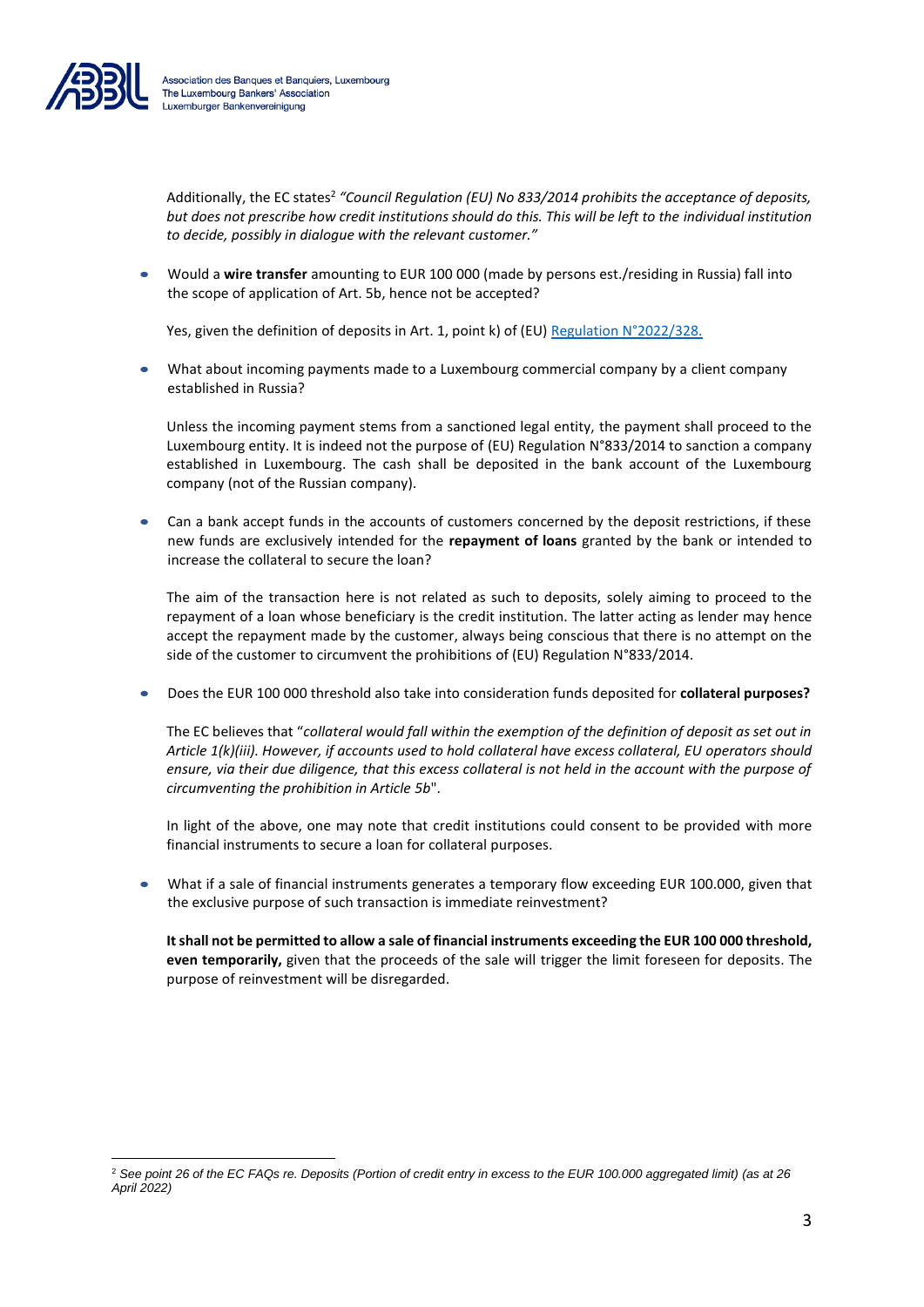

#### **3- DEPOSITS, BENEFICIAL OWNERS & ALIKE** *(Art. 5b)*

The restrictions focus on Russian nationals or natural persons residing in Russia, but no mention is made of the "**beneficial owners**" (BOs) within (EU) Regulation N°833/2014. How shall beneficial owners be considered in this regard?

The FaQs of the EC focus by the way on legal persons registered/established outside Russia with beneficial owners not falling in the exceptions provided for in art. 5b, para. (2) & (3) and maintain that that "i*f the ultimate beneficial owner falls within the scope of Article 5b(1), so would the legal person owned*". It is nonetheless not made any reference to beneficial ownership within the (EU) Regulation N°833/2014, as amended.

On the one hand, the Ministry of Finance underlines that Luxembourg companies whose BOs are Russian nationals/Russian residents shall not be used to circumvent the prohibition laid down in art. 5b (1), while reminding on the other hand that BOs are indeed not explicitly stated in this provision.

While the purpose of the (EU) Regulation is not to target such Luxembourg companies ("LuxCos"), a prudent approach should be contemplated and the Ministry of Finance should be contacted for an assessment on a case by case basis.

It is expected that the European Commission develops its stance on the specific issue of the beneficial owners, the European Banking Federation having expressly demanded clarifications in this regard.

• Would **Russian nationals acting as settlor of a discretionary & irrevocable trust** be in scope of the obligations related to deposits and euro securities/UCIs (i*.e., Art. 5b and 5f)*

In this case, professionals shall apply the same reasoning as emphasised beforehand with the BOs. It shall likewise be extended to the protector and the beneficiaries of the trust.

Kindly note that Council Regulation (EU) 2022/576 of 8 April 2022 introduced a new article 5m prohibiting professionals to register and provide management services to trusts/similar legal arrangements having as trustor/beneficiary Russian nationals/legal persons est. in Russia. Furthermore, it shall be prohibited as at 10 May 2022 to act as trustee, nominee shareholder, director or secretary for such trusts.

#### **4- FINANCIAL INSTRUMENTS/TRANSFERABLE SECURITIES** *(Art. 5f)*

• Is it a ban on the sale of transferable securities denominated in any official currency of a Member State after **12 April 2022** regardless of their date of issuance or the ban on selling these securities if their date of issuance comes after 12 April 2022?

This shall be understood as a ban on selling transferable securities denominated in any official currency of a Member State/units in collective investment undertakings providing exposure to such securities if their date of issuance comes after 12 April 2022.

Are **transfer operations** of these securities between non-designated entities possible?

- If the transferable securities denominated in euro have been issued before 12 April 2022, they can then be transferred between two non-designated entities.
- What actions shall be taken in case of the identification of **"ISINs"** held in custody by a Luxembourg professional and corresponding to shares or bonds issued by designated entities or held, directly or indirectly, by designated persons?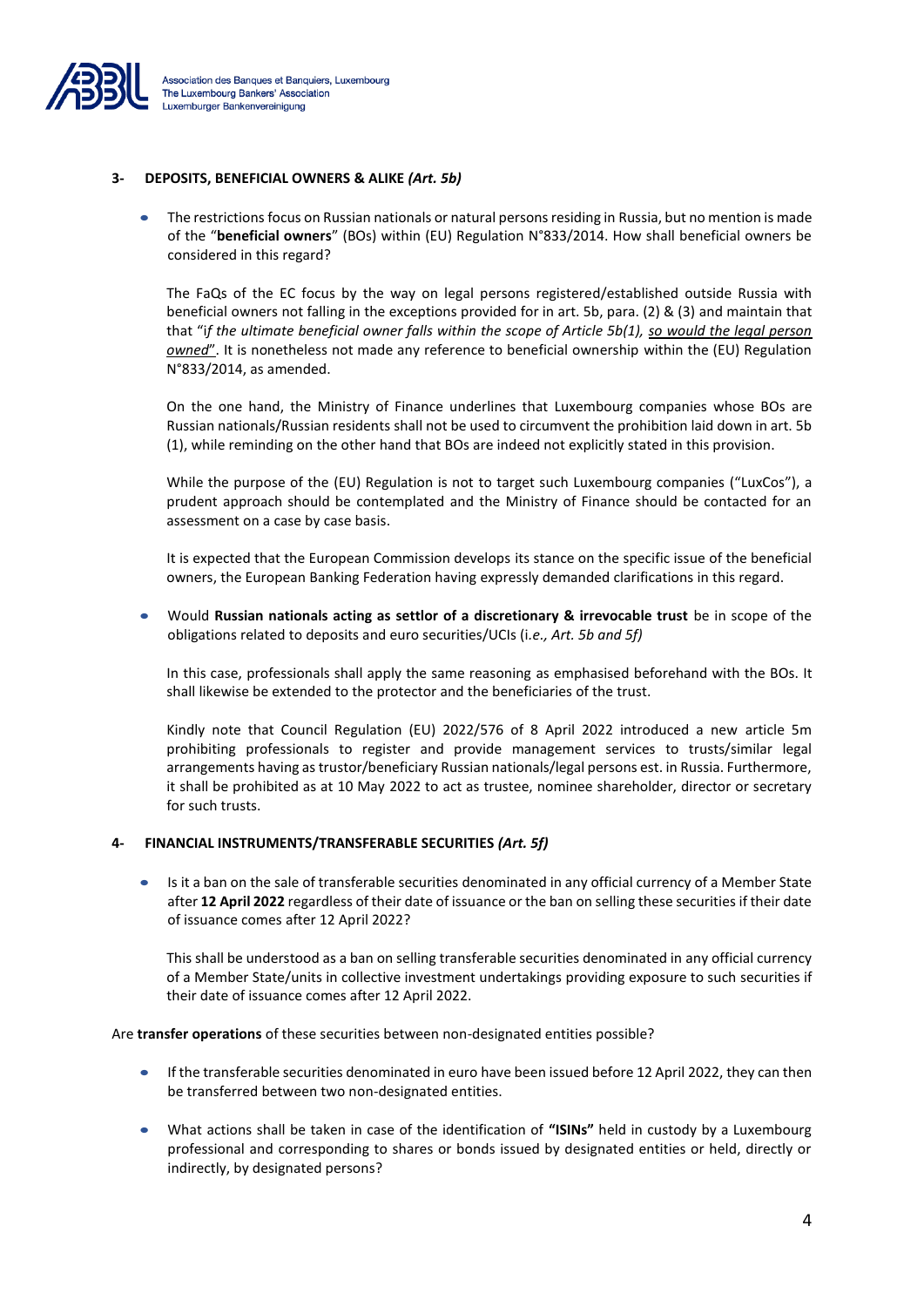

As "ISINs" are not designated *per se* in (EU) Regulation N°833/2014, professionals would indeed need to check if the issuer is a designated entity. If the issuer is designated, professionals will have to check which restrictions apply (e.g. prohibition to buy/sell securities issued after a certain date etc.)

If professionals come to the conclusion that the securities are not targeted by the restrictive measures (e.g. securities issued before the date mentioned in the Regulation), there is no need to report to the Ministry of Finance.

If the securities are targeted (e.g. securities issued by a designated issuer and after the date mentioned in the Regulation), professionals should fill in the report of frozen funds and submit it to the Ministry of Finance without delay.

### **5- LOANS' RESTRICTIONS**

• Is it correct to assume that the loans' restriction applies to **any new loans**, granted to natural persons that are targeted? (*Art. 5, para (6))*

Yes, the logic is the same as for the transferable securities denominated in euros, professionals shall apply the restrictions for any new loans granted after 26 February 2022.

One shall not forget the previous restriction for "new loans or credit with a maturity exceeding 30 days to any legal person, entity or body referred to in paragraph 1 or 3, after 12 September 2014 to 26 February 2022; or" as this restrictive measure is not new (only extended).

• Is there an **obligation to report a loan** which has not yet come to maturity, if concluded with an entity (designated under Council Regulation (EU) No 833/2014 of 31 July 2014) before the latter appeared on the sanctions' list, taken also into account the exceptions provided for in Art. 5, para. (6) & (7) of the Regulation?

In the context of the Council Regulation (EU) No 833/2014 of 31 July 2014, if the loan was concluded before 26 February 2022 or before the debtor was sanctioned, it will not be in the scope of application of the sanctions. There will be no need to report it to the Ministry of Finance. Kindly follow the same logic as the question above.

Note also that the above relates only to a specific provision of Council Regulation (EU) No 833/2014 of 31 July 2014 and that other restrictive measures can apply to loans (e.g. Council Regulation (EU) No 269/2014 of 17 March 2014 - making funds available to designated persons).

### **6- REPORTING OF DEPOSITS (Art. 5g)**

• Which would be the authority professionals would have to report?

For the time being, professionals should report the deposits to the Ministry of Finance.

• Russian nationals also having an EU nationality should fall in the exemption foreseen for deposits (*Art. 5b, para (2))* but do not seem to be exempted from the reporting to the competent authority as per *Art. 5g, 1 (a)?* Should they be exempt from the reporting?

No, Russian nationals also having an EU nationality should not be exempt from reporting.

• Should subsidiaries of Luxembourg companies be reported?

Yes, if these subsidiaries are established in Russia.